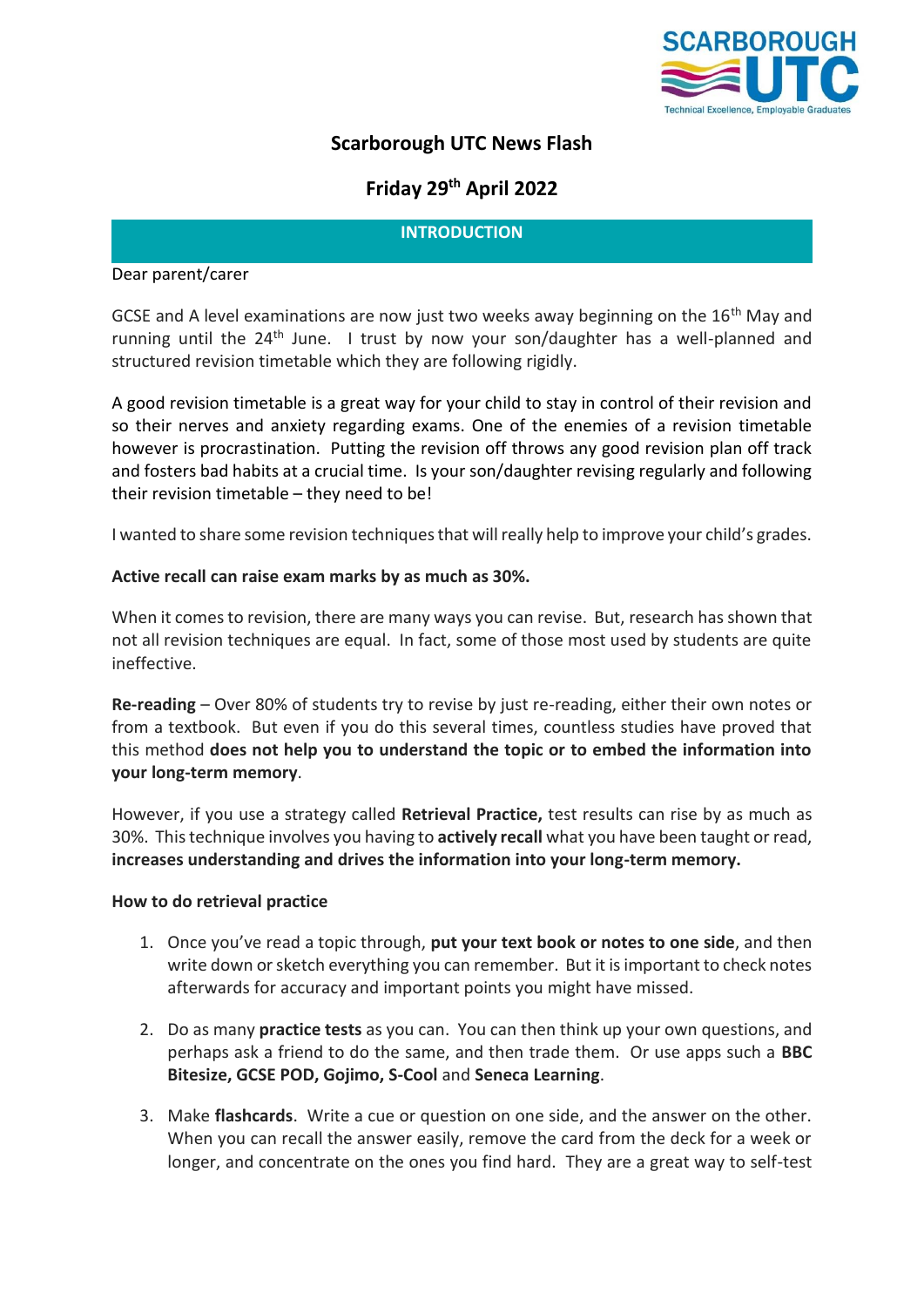and help identify weak spots. It is really easy, especially if you use an app such as **Quizlet** (free for students on all devices) or **Anki** (free on all devices except the iPhone). Just be sure to say or write down the answer **before** revealing it.

4. Implement **Spaced Practice** which involves reviewing a topic over a period of time. It is the opposite of cramming and much more effective. The idea behind Spaced Practice is that you should review material a day or so after the lesson, then a week or so later, then a month later. When you are trying to recall information that you have almost forgotten, your brain will have to work harder, and that strengthens the encoding of the information into your long-term memory.

*Productivity is never an accident. It is always the result of a commitment to excellence, intelligent planning, and focused effort.* 

Paul J. Meyer

*Remember, it isn't the dreamers who have good lives - it's the doers. Remember also what I call the three Ps of success: passion, planning, and perseverance.* 

Homer Hickam

Thank you for your support.

#### **Mr Kilgour**

#### **Principal**

#### **T&L@SUTC**

Our teaching team have recently commenced working in subject based Professional Learning Teams as a part of their CPD (Continued Professional Development) sessions. Professional Learning Teams involve teachers working together to develop, trial, evaluate and refine a teaching strategy, this terms focus being a subject specific area of development identified by Directors of Subject. This gives subject teams a fabulous opportunity to build a cluster of Walkthru strategies that will truly have an impact in their subject area. This aspect of CPD within our teaching team is just one of the ways in which we can ensure that students attending Scarborough UTC have access to the highest quality learning experience.

#### **TECHNICAL EXCELLENCE**

News from Systems control this week: we have come back with a bang from the Easter break, and it was great to see everyone having had a bit of a breather. For Year 11, I was really pleased we had such a strong turnout from Engineering students wanting to do everything they can to boost their chances of success. After a lot of extra sessions after school and during the breaks, we have really wanted to 'go large' with the opportunity to attain Technical Excellence. This may be for students in pursuit of being their best - wanting to excel, which we are very fortunate to have so many students who want to do just that, but also the fact that most of us, myself included have missed some time due to having COVID - and providing extra support can make a positive difference. I'd like to thank all the parents who have encouraged students to do their best and keep working - even though it is hard, and at times,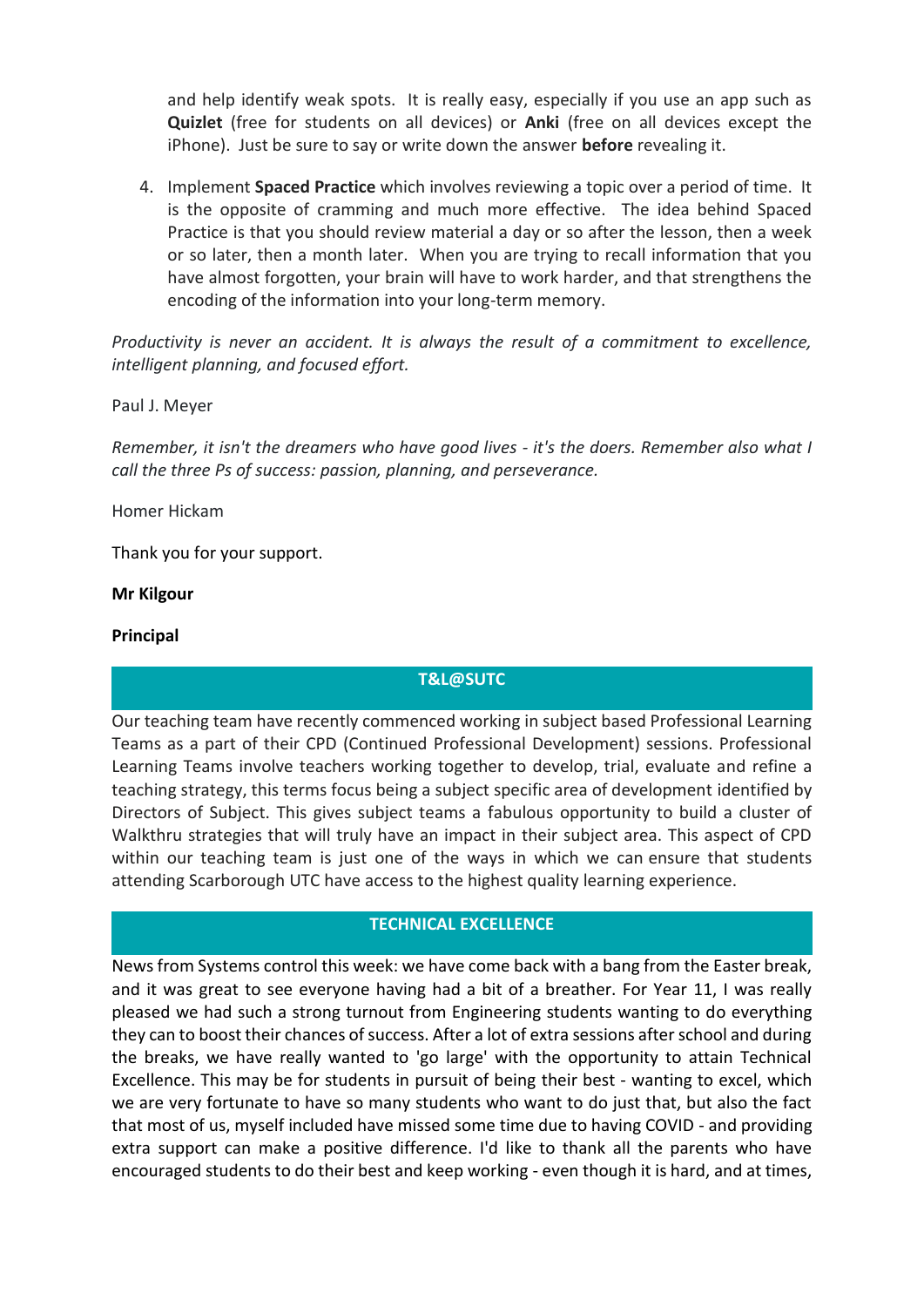seems unfair because of the pandemic. There are a few short weeks before the engineering exams, so these last few sessions really count. Year 11 students need to know that every effort they make will have a positive impact on their progress in Systems Control - so please encourage them to keep going!

Year 10 students are now in the middle of their first Systems Control coursework project, and after circuit simulation using computer aided design, we are now at the stage where a successfully tested circuit diagram needs to be turned into a working piece of hardware - an actual printed circuit board (PCB). The first stage of this is to create an automatically routed board using CAD, something students have used software for before, but this circuit is a lot more complex. After understanding in detail how the circuit is designed as a PCB, students will next have the challenge of manually routing, or doing their own version step by step. The automatic version will support them in this, but the challenge is to create their own PCB. It is something that we take pride in that each Systems Control student at Scarborough UTC manufactures a PCB personal to them, and with their name on it - so although it is challenging, this is a part of the course with Year 10 that I really enjoy! Have a great bank holiday weekend! From Mr Brown.

# **ASSESSMENT AND CURRICULUM**

## **Curriculum, Feedback and Assessment**

# **Y10 & 12**

Good routine revision practice is essential in Year 10 and 12. Students completed a number of assessments across statutory subjects and Engineering or Health Pathways. It is important that students pay due attention to coursework deadlines and revise regularly.

Individual student review of Y10 achievement has taken place and students will be invited to pastoral progress meetings to discuss progress and attainment to set targets. Revision plans for PPE's should be in place for the summer exam season.

Y10 and 12 Futures & Pie and Progress evening is on Thursday 5<sup>th</sup> May 2022. Please check MCAS for updated targets, assessment data, behaviour data and attendance data. A letter detailing the event has been emailed and a paper copy given to students. It is important to return the catering information by Tuesday 3<sup>rd</sup> May. Appointments are made with class teachers on MCAS parent portal.

# **Y11 & Y13**

Assessment and achievement data analysis is providing the basis for identifying academic support and intervention schedules on the approach to the summer examinations. Directors have structured interventions each day and these are being used to ensure all students are supported fully.

Please use this opportunity to support progress at home and develop good revision routines.

The Easter Holiday revision schedule for interventions in Computer Science, Engineering and English were very well attended. There are now two school weeks until formal exams begin.